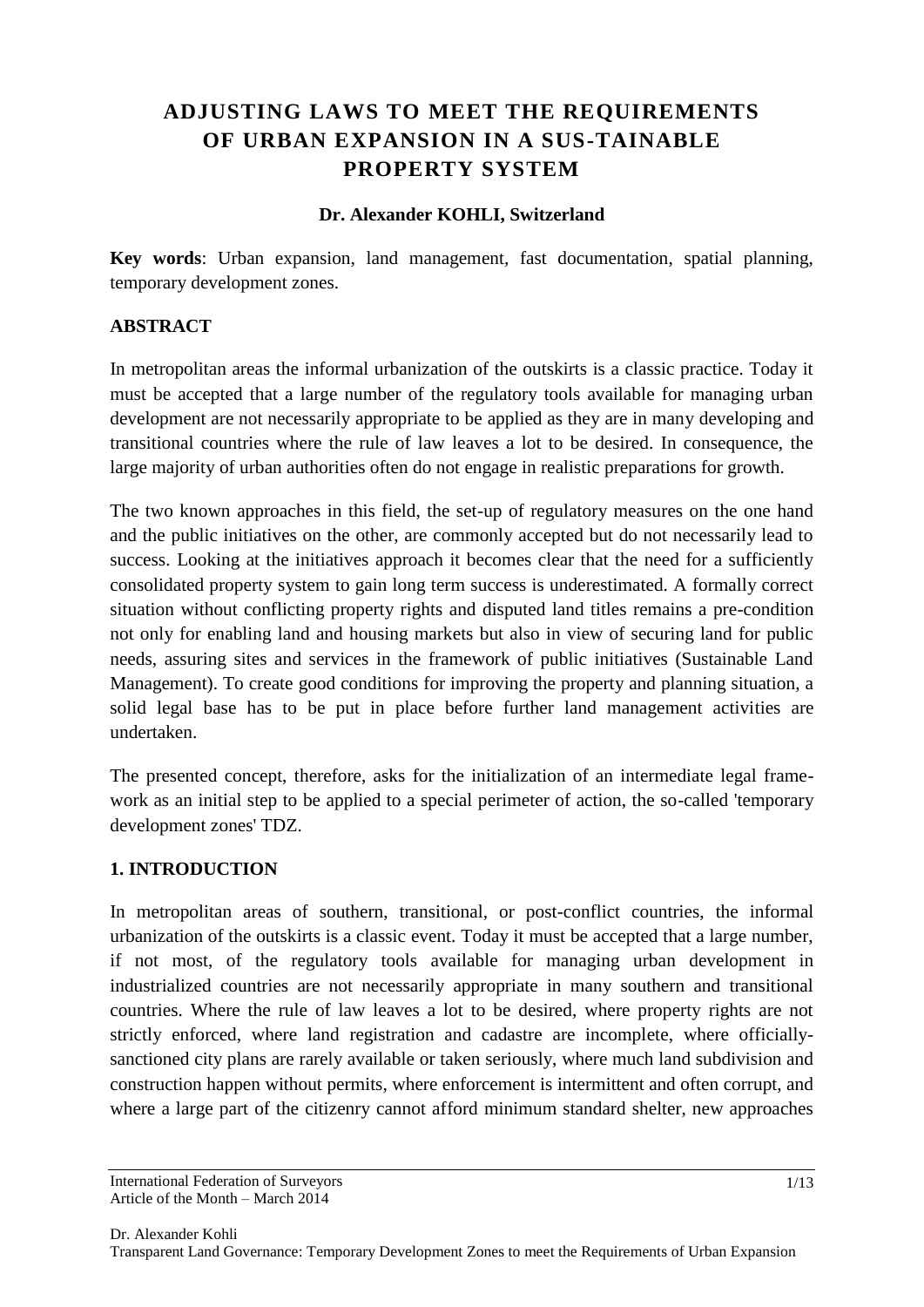are needed. The large majority of urban authorities in developing countries do not in consequence often engage in realistic minimal preparations for growth. It is essential to secure the necessary public lands and public rights-of-way necessary to serve future urban growth, protect sensitive lands from building, and invest in minimal infrastructure—transport grids, water supply, or sewerage and drainage networks—to accommodate growth that is coherent. Instead, the authorities some-times focus on ambitious utopian master plans that are never meant to guide development on the ground, take many years to complete, and are usually shelved shortly after their publication. At other times, they simply refuse even minimal planning and investment, hoping against hope that their overcrowded cities will stop growing. Even many plans developed with the assistance of donors have neither been endorsed nor institutionalized. Needless to say, it is more expensive to provide trunk urban infrastructure in built-up areas—especially in areas developed by the informal sector—than to provide such services, or at least to protect the right-of-way needed for such services, before building takes place. The absence of even minimal preparation for urban expansion–on both the activist and the regulatory fronts–is, no doubt, an inefficient, inequitable and unsustainable practice, imposing great economic and environmental costs on societies that can ill afford them. For all of these (bad) examples of urban expansion caused by sprawl and informal/illegal housing and dwellings, modern concepts of sustainable management are urgently needed.

The two known approaches in this field, the set-up of regulatory measures on the one hand and the public initiatives on the other, are commonly accepted but do not necessarily lead to success. Looking at the initiatives approach it becomes clear that the need for sufficiently consolidated property systems to gain long-term success is underestimated. A formally correct situation without conflicting property rights and disputed land titles remains a pre-condition not only for enabling land and housing markets but also for public initiatives in the sense of securing land for public needs assuring sites and services. Sustainable land management (SLM) using urban planning instruments and master plans can reasonably take place to allocate zones or plots for trade, industry, and housing as well as for public sites having a formally clear situation concerning property only. To create good conditions for improving the property and planning situation a solid legal base has to be put in place before further land management activities are undertaken.

The key question remains: How can land management be implemented in a dynamic environment taking into account economic development, the need for increasing food and fiber production, as well as preserving production capabilities and preventing land degradation? How to plan and manage all uses of land in an integrated manner such that land management becomes sustainable and supports wellbeing and good governance? The following findings can be stated as assertions.

Statement 1: Economic development consumes land. Statement 2: (Sub-)Urban development sprawls on agricultural land. Statement 3: Land consumption and sprawl cannot be stopped but can be guided and controlled.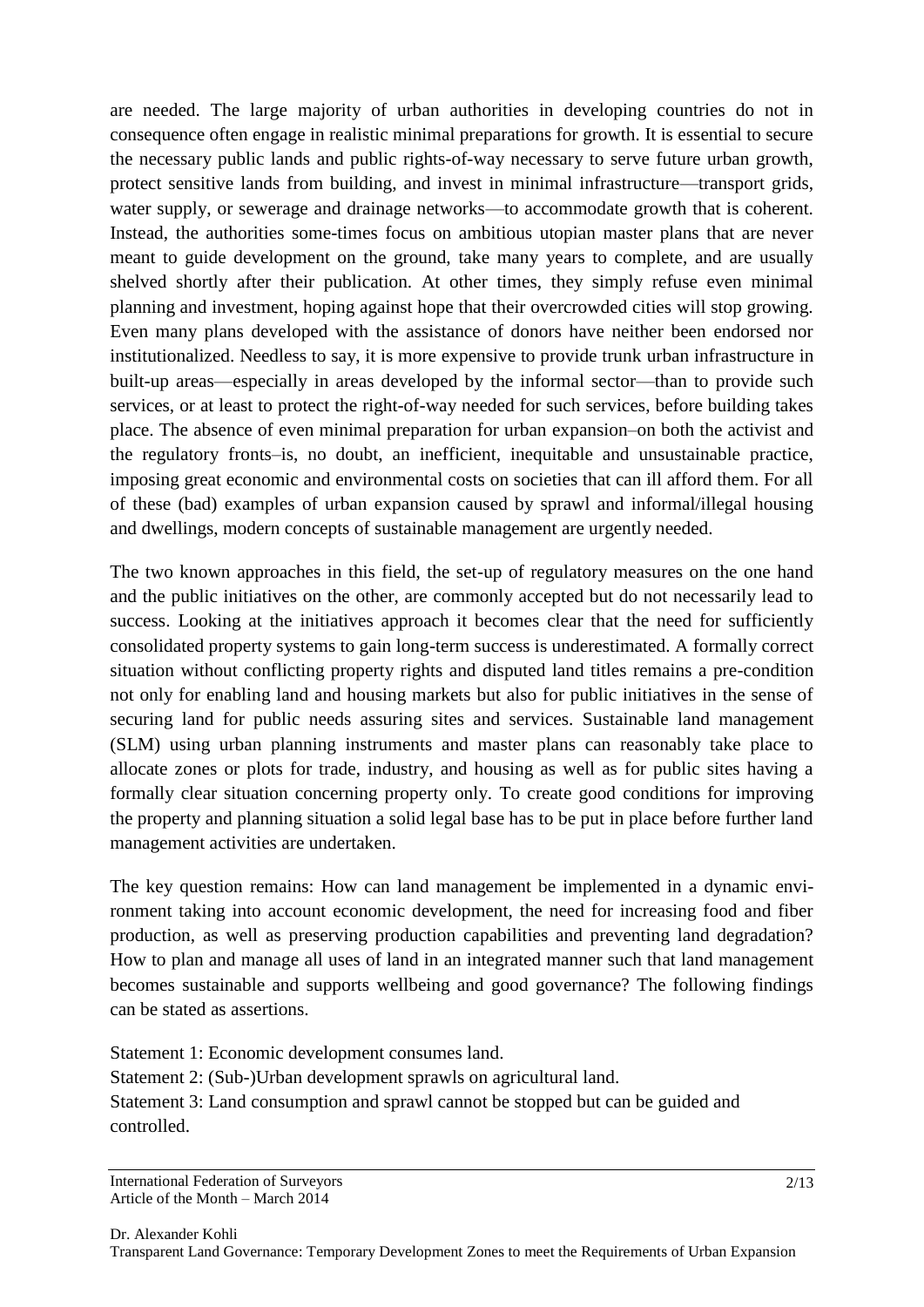Statement 4: Guidance of land consumption and SLM creates better conditions for development.

Statement 5: SLM needs a cadastre as a pre-requisite.

Statement 6: Resolution of informal squatter area problems requires the establishment of 'temporary development zones' with special legal provisions.

# *2. STATEMENT 1: ECONOMIC DEVELOPMENT CONSUMES LAND*

As a basic rule it must be accepted that economic growth leads to the demand for land. This happens in agricultural-based as well as industrial economies. By 2009 economic growth in Switzerland resulted in one square metre of land (agricultural  $\sim$ ) being consumed by streets and buildings every second. With a well defined and permanently monitored land use planning system in place the consumption of land could not be hampered. Several towns had to integrate formerly independent villages as suburbs. Equal results can be found in the megacity of Baku, Azerbaijan, and Accra, Ghana. There developments combined with migration from the land produced a phenomenal construction boom (Figure 2-1).



*Figure 2-1 Construction activity in Azerbaijan (2008, left) and Ghana, Accra (2011, right).*

# *3. STATEMENT 2: (SUB-)URBAN DEVELOPMENT SPRAWLS ON AGRICULTURAL LAND*

On all continents, a relative decline in average urban growth rates has been observed for the last 20 or 30 years, compared to those of the preceding decades. This declining trend in demographic growth becomes more obvious if fixed perimeters are used, as a general process of spatial expansion is being seen everywhere. The advancement of urban sprawl along communication routes often precedes the type of sprawl where the empty areas are filled.

Aside from these general forms of urban sprawl, the patterns of peripheral expansion turn out to be varied in terms of type of housing conditions, population pattern, means of protecting structures, construction, and social categories. Despite geographical, socio-cultural and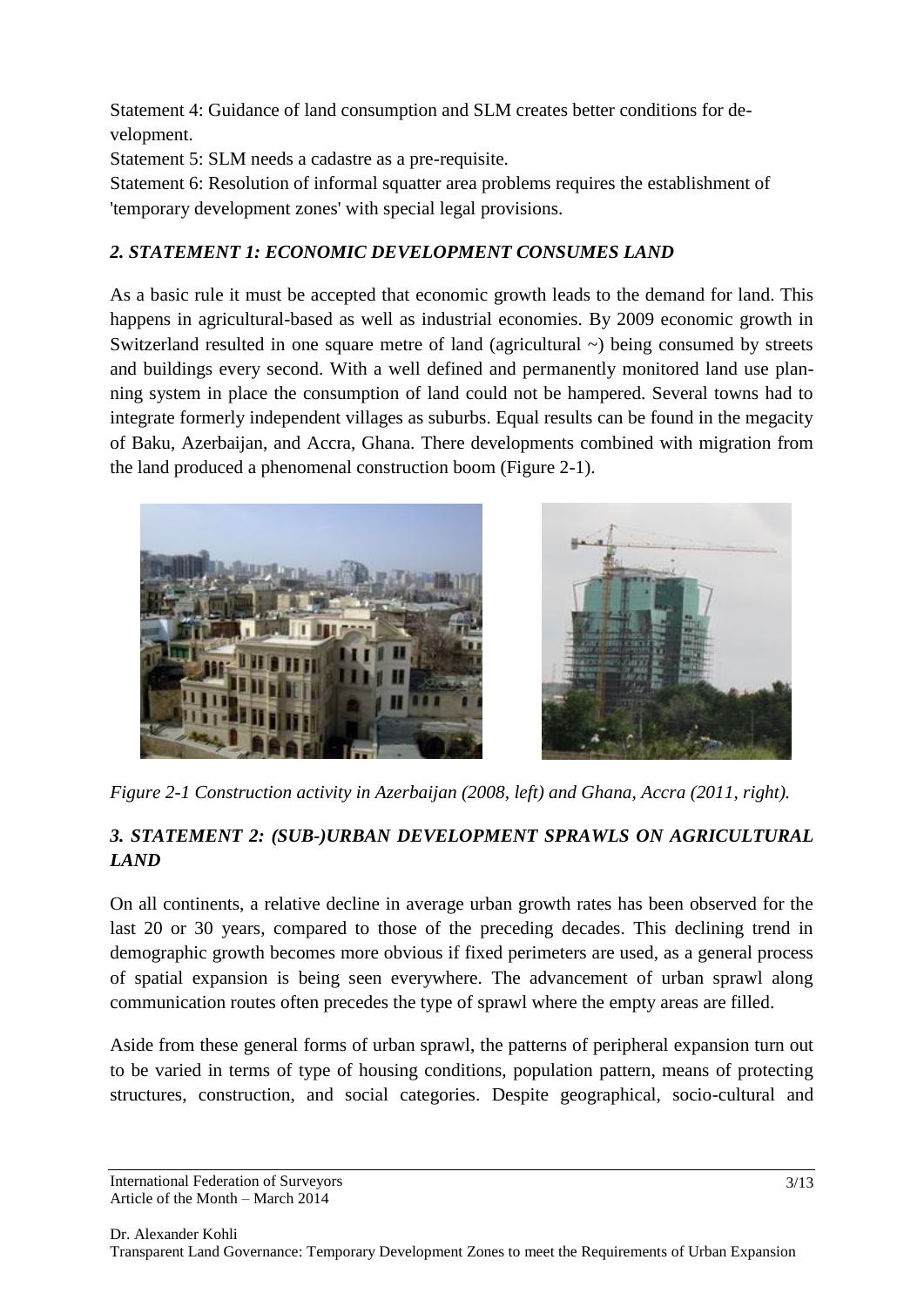political situations differing greatly from one metropolitan area to another, the processes of urban expansion are similar.

In metropolitan areas of developing or post-conflict countries, the informal urbanization of the outskirts is a classic working-class practice. This happens in the form of clandestine housing developments that fail to comply with the planning regulations, or in the form of illegal occupation of sites without the owners' consent, with inhabitants constructing their own, often precarious, dwellings. This illegal occupation (e.g. Kosovo (UNCESCR 2008), invasiones in Latin America, squats or squatter settlements in Asia, campements in Africa, urbanisation sauvage in Haiti) develops preferentially on available sites on the city's outskirts, often unsuitable for habitation. It may equally occur within gaps in the urban area, including in central or pericentral zones.



*Figure 3-1 Sprawl as a planned development for IDP's Gardabani near Gori, Georgia (left) or Gihembe IDP camp, Rwanda (right).*

Sprawl may also result from planned development, as demonstrated by detached housing developments and other residential programs produced by the capital investment sector or con-trolled by the public sector. Some projects may be on a very large scale: new districts corresponding to satellite sub-cities in Delhi, huge metropolitan projects in Bangkok, edge cities in Cairo, resettlements of IDP's in Ramana (Baku, Azerbaijan), Gardabani (Gori, Georgia, Fig-ure 3-1), or Gihembe (Rwanda, Figure 3-1), etc.

## *4. STATEMENT 3: LAND CONSUMPTION AND SPRAWL CANNOT BE STOPPED BUT CAN BE GUIDED AND CONTROLLED*

The sustainable treatment of land as a finite resource today is a mayor goal of space-oriented activities. Against the background and the requirements of a growing population, the World Bank (2006) defined its SLM as a knowledge-based procedure that helps integrate land, water, biodiversity, and environmental management to meet rising food and fiber demands. This should be achieved through sustaining ecosystem services1 and livelihoods. This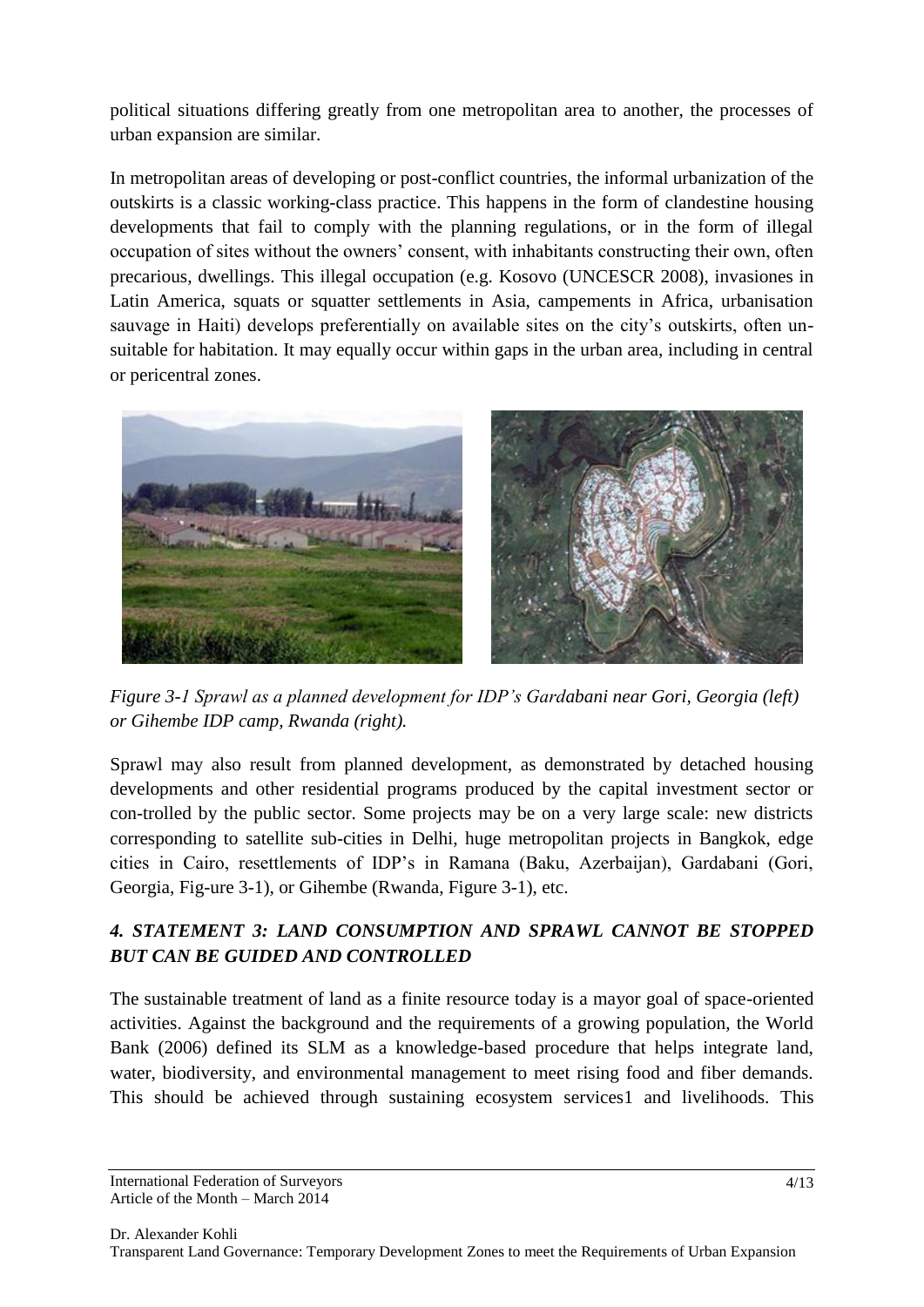definition is focused mainly on agriculture and rural development. When it comes to urbanized areas the water, environmental, and biodiversity aspects may take priority.

Bearing in mind Prud'homme et al. (2004) the city itself, based on its economic role as a flywheel, is the moving force for sprawl. The pressure to repopulate or manage the outskirts problems by legally approved zoning is mainly dependant on sanitation needs and economic reasons, as mentioned above. These processes are guided by risk-based land use planning or prioritized public interest. In non-industrial countries economic pressure often is overwhelming and dynamic so even guidance and control do not happen if the relevant instruments are not in place (UN Habitat 2010). Land consumption, however, declines right away if the economy shows signs of weakness.

Direction is successful especially if there is danger to be avoided by risk-based land use planning measures. Hazardous areas such as floodplains, mud/land and snow slide areas, etc. (Figure 4-1), are not suitable conditions for housing (Kohli, A. 1999). Even belated identification can be the reason for resettlement or restricted areas. In such cases active land use planning becomes SLM and is an asset for the community by increasing security of life and of investments as well (Kohli, A., et al. 2001). 1Ecosystem services are the benefits people obtain from ecosystems. These include: - Provisioning services that provide necessities such as food, water, timber, and fiber; - Regulating services that affect climate, floods, disease, wastes, and water quality; - Cultural services that provide recreational, aesthetic, and spiritual benefits; - Supporting services such as soil for-mation, photosynthesis, and nutrient cycling (UNEP 2005).



*Figure 4-1 Debris flow in the Bernese Alps, municipality of Brienz (2005, left), Switzerland and dwellers settle-ment in Port-au-Prince built on a landslide prone area, Haiti (2010, right, Photo © Ä. Forsman, UN Habitat).*

## *5. STATEMENT 4: GUIDANCE OF LAND CONSUMPTION AND SLM CREATES BETTER CONDITIONS FOR DEVELOPMENT*

By applying strong SLM procedures, including transparent land consolidation methods to rural and urbanized areas, amongst other things, investments in utilities become highly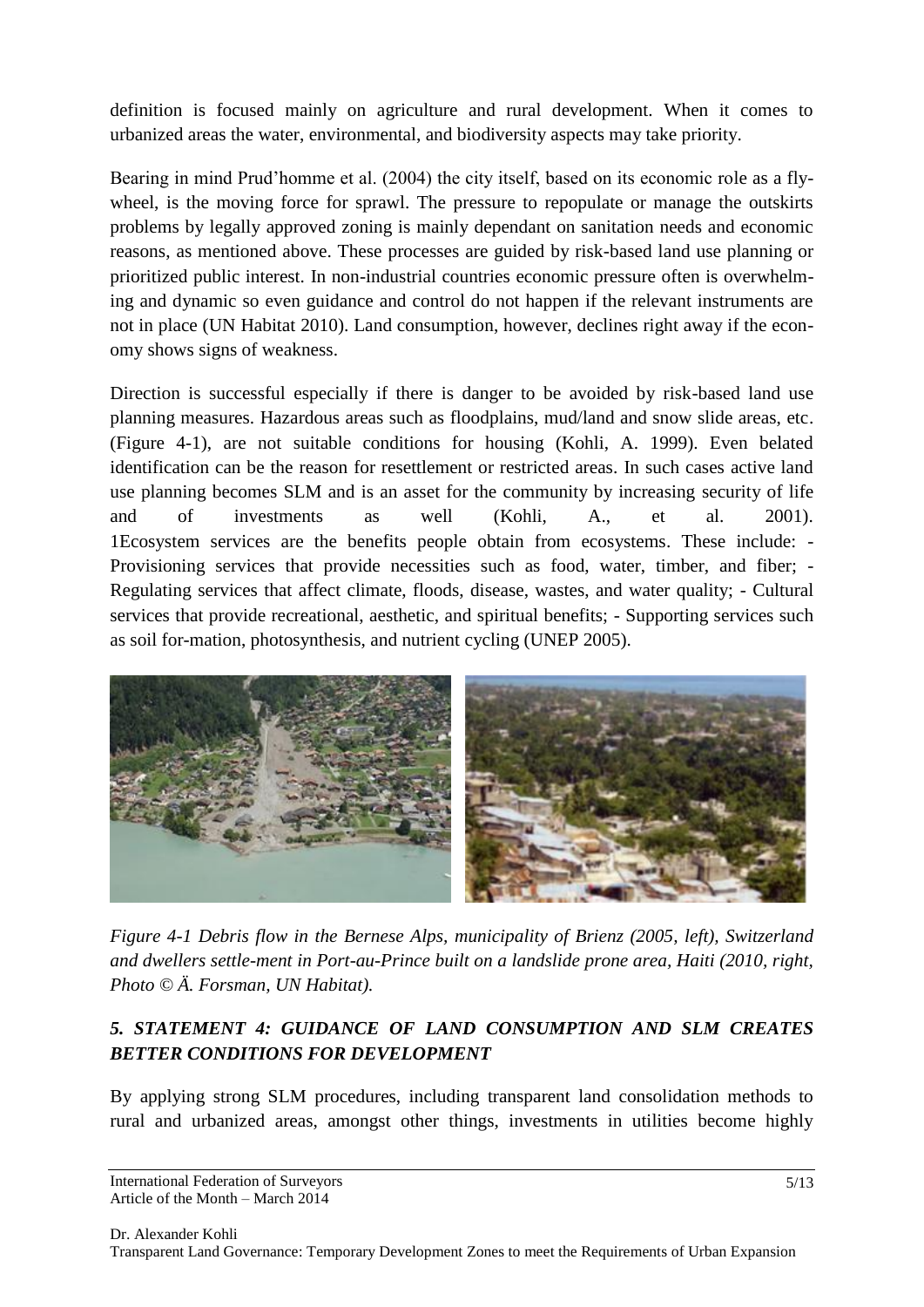worthwhile and create more favorable effects than in sprawled areas. Efficiency rates increase and network planning for water or sewage makes sense. Housing and industrial site developments as well may profit from available and easily connected utilities, as these effects can be realized by first agglomerating construction in abandoned areas, industrial wasteland, or gaps in settlements. A higher density of users creates better conditions as overall costs for citizens and capital investors decrease and service quality may increase.

In Azerbaijan, especially in Baku (Figure 5-1), continuing degradation of the urban environment is going on due to the lack of a modern spatial planning system, missing master plans, or absence of detailed plans for urban areas. Consequently, new construction is carried out under the pressure of market forces, basically without proper planning regulations. Even forced eviction for town development is common. In addition it is not quite clear who is responsible for the preparation of plans and issuing of permissions for changes in land-use as well as for building permits. State planning authorities still try to oversee planning issues that might be handled at the regional or municipal level (UNECE, Committee on Housing and Land Management 2007). Easy to apply building permits would help to increase security of the property. Stable and transparent procedures with defined planning horizons create security amongst owners and a readiness for dynamic developments — all factors for the well-being of a developing and an industrial community.



*Figure 5-1 Urban construction projects in Baku, Azerbaijan (2008, left), and urban development with evictions in Borei Keila, Cambodia (2012, right).*

## *6. STATEMENT 5: SLM NEEDS A FAST APPROACH CADASTRE AS A PRE-REQUISITE*

Land management needs (in land reform, land consolidation, land use planning, etc.) as a precondition a sustainable base documentation of topology, topography, and property ownership or tenure. In cases where a reliable cadastre is missing, property issues remain unclear and SLM is hampered (The World Bank 2009). So in the immediate aftermath of a conflict the securing, restoration, or setup of land records is crucial. The cadastre follows as a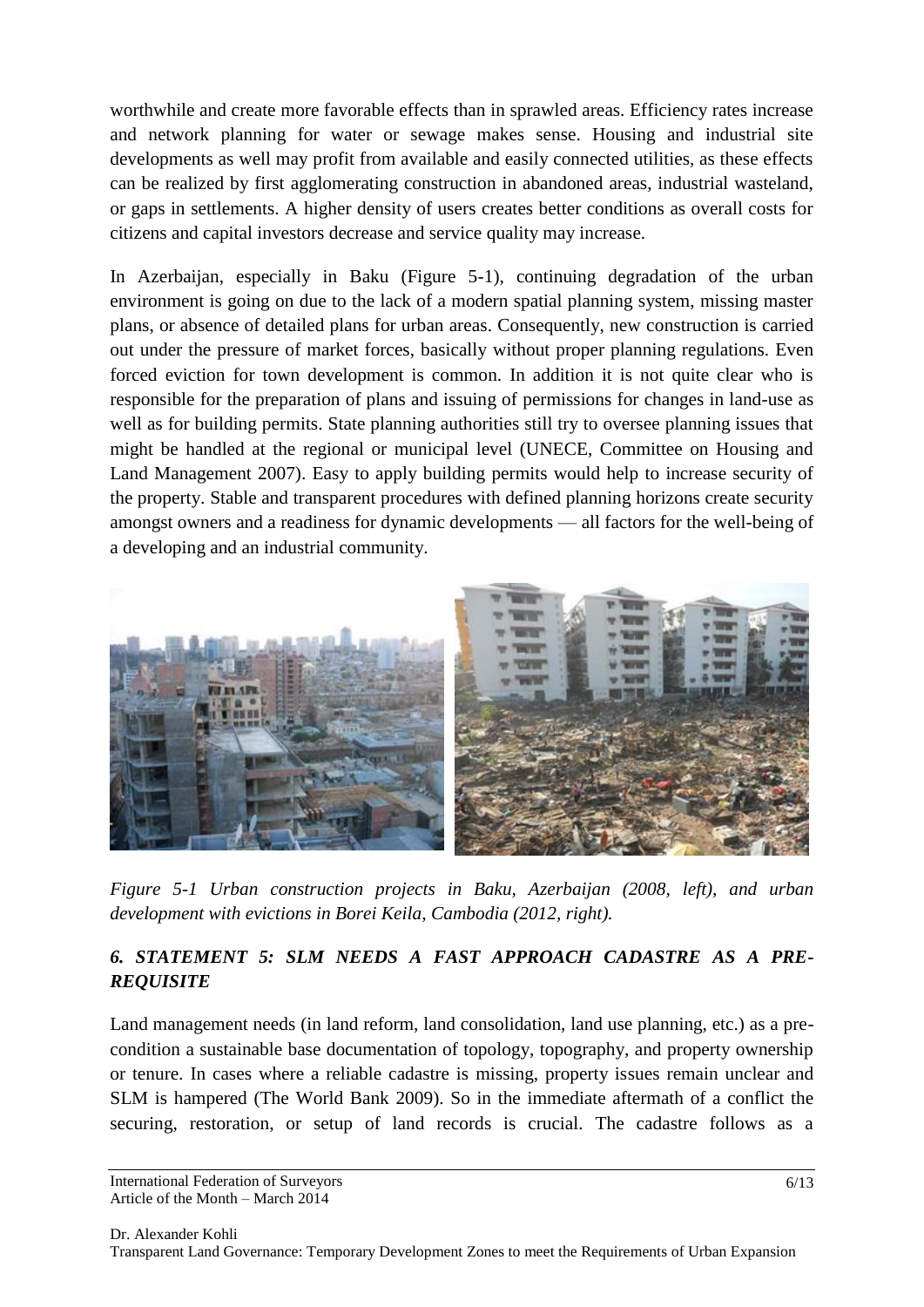consequence of where land records are available (Augustinus, C., et al. 2007). Bad examples are easy to find, such as in Kosovo (Andersson, B., et. al. 2003) or other Balkan countries. Even if a form of a cadastre system is in place but is unreliable and poorly maintained an unclear property situation makes SLM very difficult, as shown above in Azerbaijan.

Loss of property and investments because of a lack of transparency in public planning and an unreliable cadastre will cause distrust in cadastral documentation. Problems will be created by illegal development and construction in restricted or endangered areas. Since 2007 in Kosovo state and municipal authorities have tried to regularize and legalize illegal constructions as a first step back to reliable land management systems as the cadastre (UNCESCR 2008).

Recently the call for new tools has been heard. FIG is starting new initiatives as manifested in the publication Social Tenure Domain Model (STDM) (Lemmen, Chr. 2010). Unfortunately the data model achieved under this initiative is even more complicated than others. A more promising solution is the simplified application of the Cadastre 2014 approach concentrating on the registration of independent topics for the actual state of tenures, properties or holdings (Figure 6-1). No surveying is required but only the identification of property or tenure based on points, poly-lines, or surfaces is needed. Efforts can be focused on the time consuming definition for regularization and legalization of informal and illegal tenures.





Comprehensive documentation in maintained digital cadastres of the actual existing legal situation of land following the principle of legal independence stated by Cadastre 2014 (Kaufmann, J., Steudler, D., 1998, page 29, Figure 3.18) will form a strong basis for SLM. The procedure for fast approach cadastre documentation (Figure 6-2) shall be defined as follows:

Step 1: Identification of property, house, or tenure on satellite or ortho-photo maps as point objects to create a preliminary land title. Definition of a surface description

International Federation of Surveyors Article of the Month – March 2014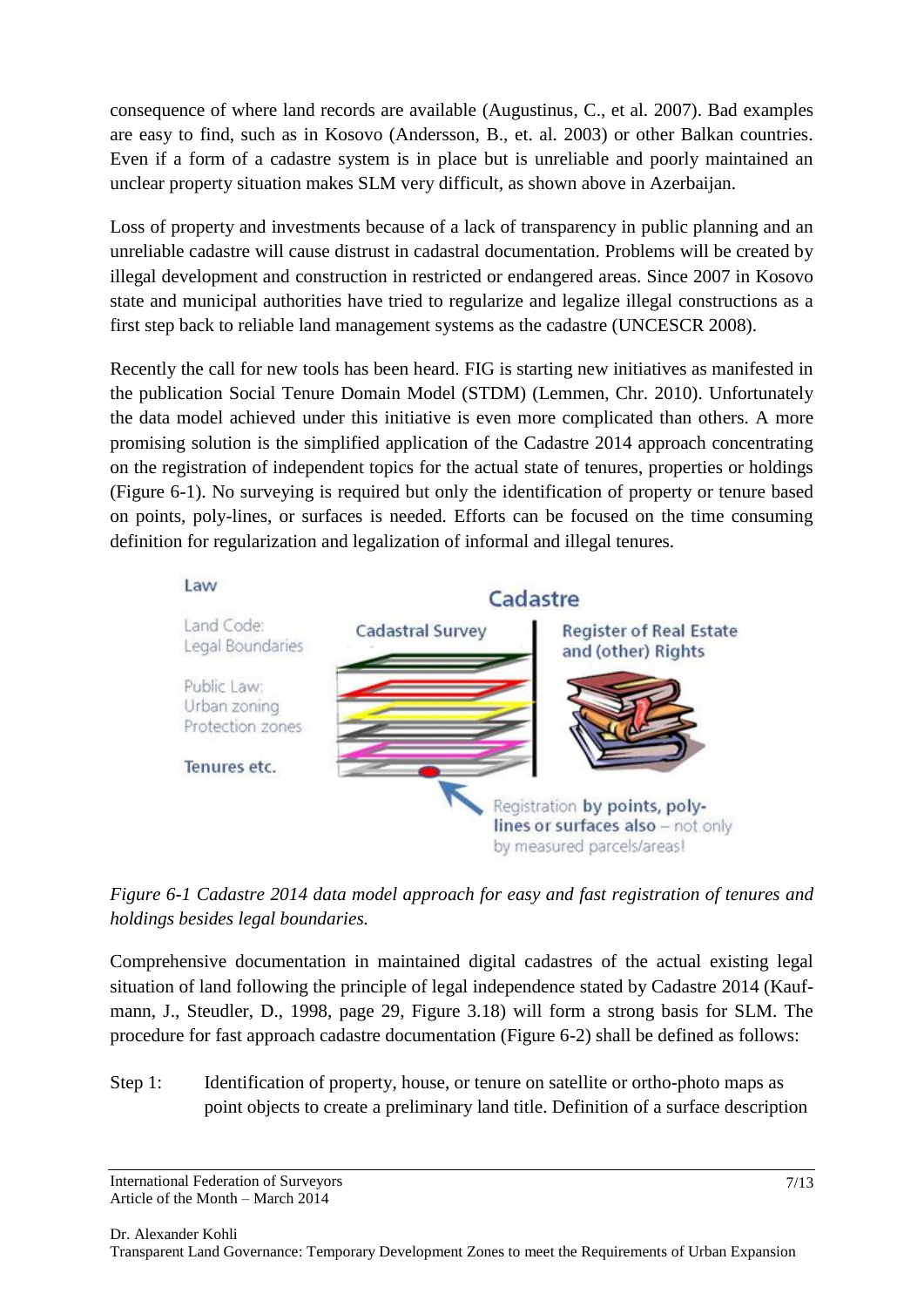on a separate cadastre layer in the GIS by poly-lines accepting overlapping claims, rights, and disputes. The latter shall have a topological link to the point object forming the land title. The cadastre information ob-tained in such a way shall reflect the actual situation should it be legally approved or based on customary possession. It serves as a working base and needs stepwise improvement.

- Step 2: Definition of procedures to formalize tenures based on clear documentation of spatial information. The procedures have to end up in a legally approved situation.
- Step 3: Further steps focus on the resolution of conflicts and approval of the property and tenure situation reflected by the cadastre. As a very easy and effective procedure the negotiation and reciprocal signing of (ortho-)photo maps by the owners or holders shall be used. After this a general public display of the resulting cadastral documentation may lead to public approval.
- Step 4: Having clear documentation of the actual situation in the cadastre, the communal and state driven processes of formalization of ownership or holdings can start by legally approved land reform acts.



*Figure 6-2 Fast Approach Cadastre Documentation to achieve basis for resolving pending land conflicts.*

# *7. STATEMENT 6: ESTABLISHMENT OF 'TEMPORARY DEVELOPMENT ZONES' TO RESOLVE SQUATTER PROBLEMS*

To overcome the dodgy situation of sprawl combined with informal/illegal housing and dwellings, a joint approach of land consolidation and urban planning under special right is recommended. This concept asks for the initialization of a legal framework dedicated to the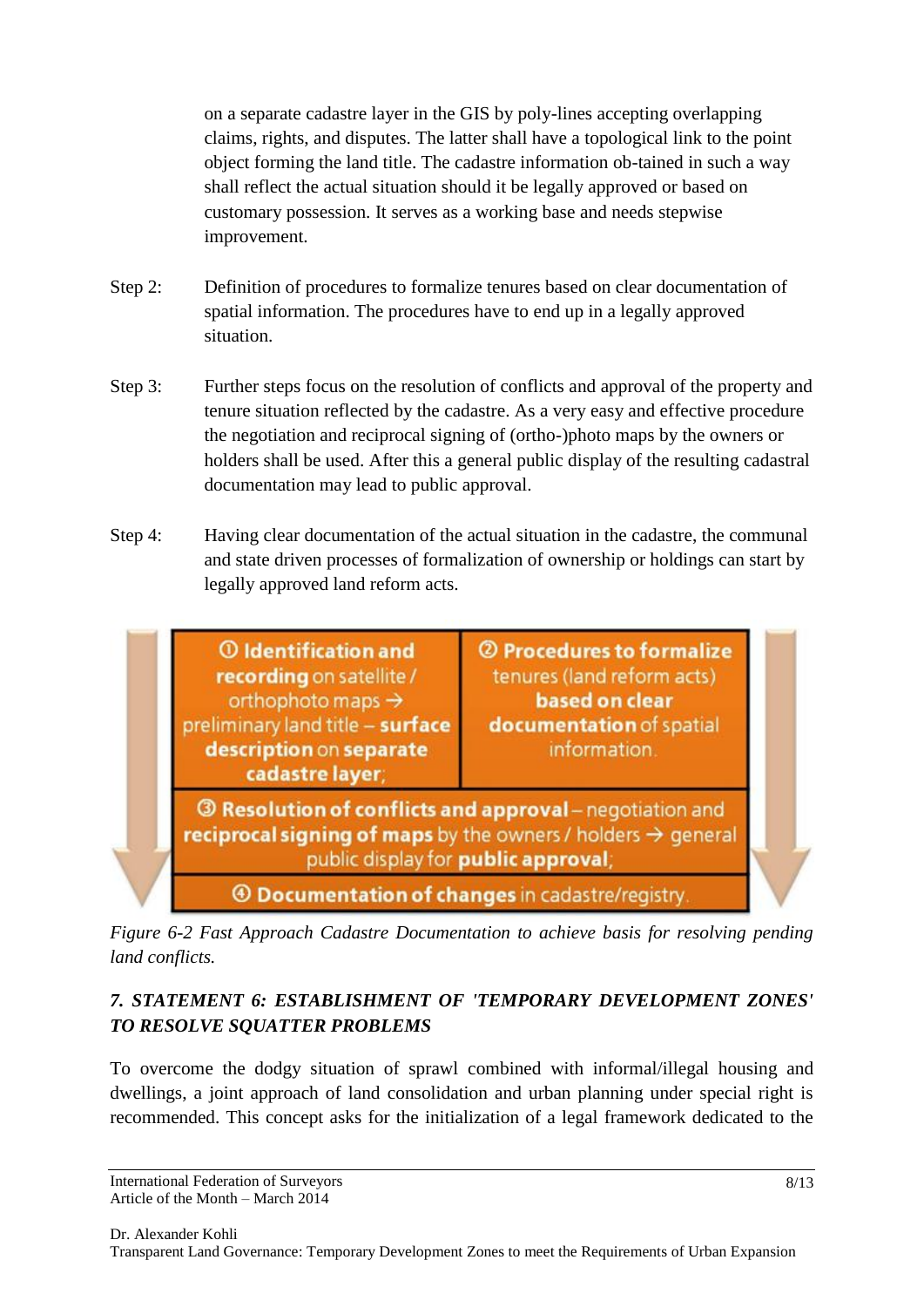development task as an initial step applying to a separate perimeter of action–so called 'temporary development zones'. From several experiences we learnt that the adjustment of the legal framework has to take place before any action of master- and urban-planning, land rights documentation (cadastre) or regularization action is started. In doing so the regulations by existing law concerning several fields as civil code, real estate registration law, cadastre law, land use law, land reform and privatization law, etc., are arranged and completed to a rule set (Table 7-1) adapted to the development task under a Governmental Decree on the Establishment of Temporary Development Zones (TDZ). This rule set overrides the existing laws mentioned above in specific aspects.

| Changes to land parcels as well as to rights (encumbrances) are                                                      |
|----------------------------------------------------------------------------------------------------------------------|
| applicable within TDZ and are registered free of charge to the new                                                   |
| owners. Compensa-tion by the TDZ project.                                                                            |
|                                                                                                                      |
| The land use within TDZ can be changed as technically accountable.                                                   |
| Land Reform Law, Land allocations may be freely changed within TDZ.                                                  |
|                                                                                                                      |
| Expropriation Law: Land expropriation against appropriate compensation is applicable within<br>TDZ.                  |
| New constructions are permitted and registered free of charge to the new<br>owners. Compensation by the TDZ project. |
| Public utilities are forced to provide services and metering to TDZ under<br>appropriate conditions.                 |
|                                                                                                                      |

Table 7-1 Legal aspects to be ruled for Temporary Development Zones.

Taking the pre-conditions into account the following process is to be implemented:

- Step 1: Definition of the perimeter of action (dwelling area to be developed) includ-ing sufficient compensation in adjacent area or in the near surroundings.
- Step 2: Common agreement and decision on TDZ: The assembly of stakeholders and local government shall make a decision on the establishment of special rights for TDZ based on the Governmental Decree on the Establishment of Temporary Development Zones (TDZ) for a defined project period.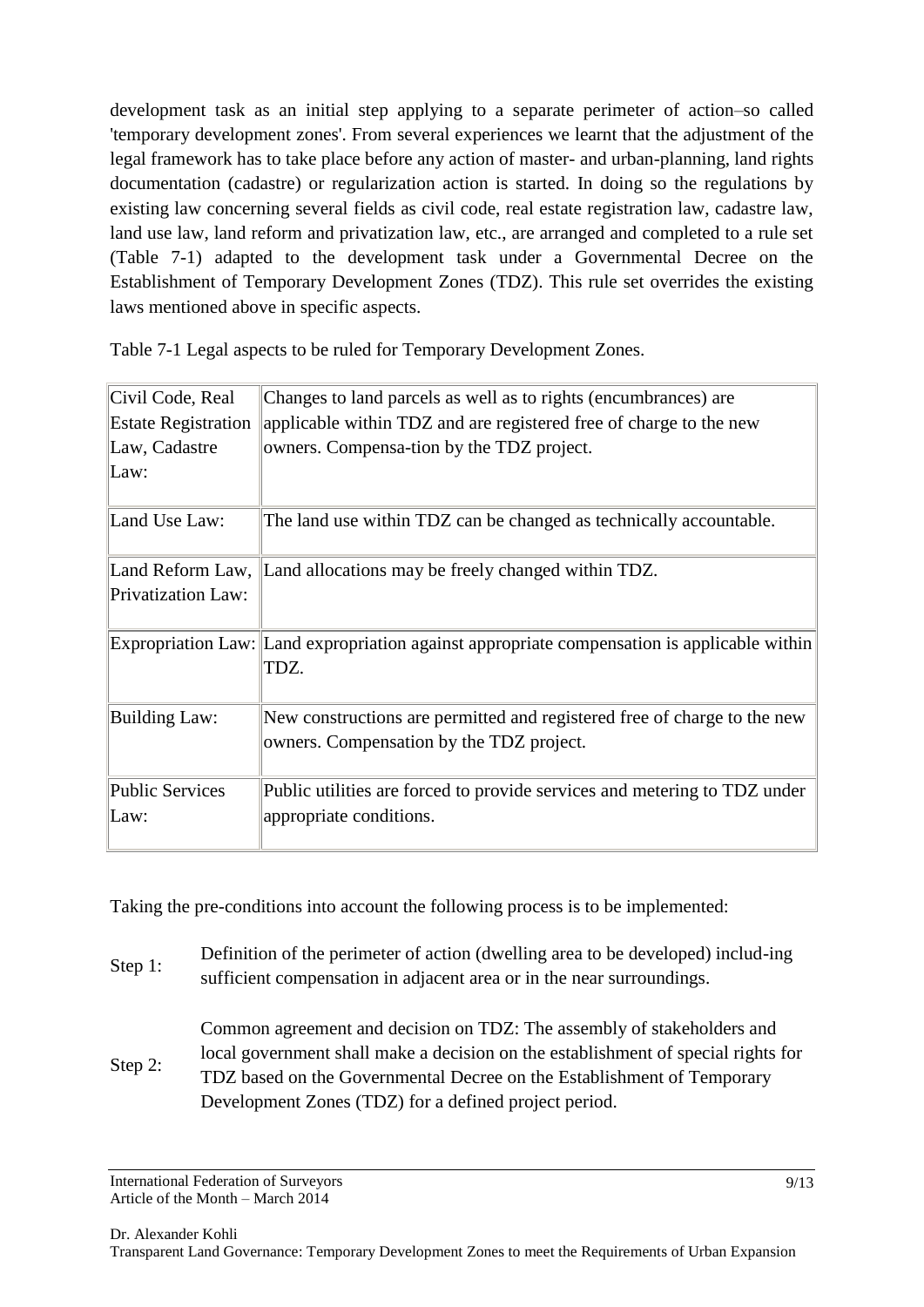| Step 3: | TDZ Project Analysis Phase: Documentation of formal/informal land rights, and<br>public demand (services, rights-of-way, sensitive and endangered lands). |
|---------|-----------------------------------------------------------------------------------------------------------------------------------------------------------|
| Step 4: | TDZ Project Land Management Phase: Redistribution plan according to agreed<br>rules of real-substitution and compensation                                 |
| Step 5: | Public Display of the allocation plan with the right of administrative appeal for<br>unsatisfied former owners                                            |
| Step 5: | Registration of new ownership; payments of compensation.                                                                                                  |
| Step 6: | Reconstruction of settlements by private and utilities by public entities.                                                                                |

In running projects, e.g., in Kosovo (Government of the Republic of Kosovo, MPS 2008) and Azerbaijan, critical factors for success (Kohli, A. 2004) were identified to be:

- Documentation of informal/illegal occupation and construction before regularization;
- Regularization of informal/illegal occupation under formal and appropriate compensation to former owners;
- Management of land and resources according to a concept developed under the aspects of sustainability;
- Compulsory land acquisition by the public–eventually financed by the Bank–in case a direct role in land development is justifiable (e.g., services, right-of-way) (The World Bank 2009);
- Force local government to take an active role within a very short time; the legal provisions for temporary development zones shall expire after a limited period;
- Easy and free of charge registration for new ownership and building under concurrent compensation for registration by the TDZ project.

## *8. CONCLUSIONS*

The logical consequence of economic development—the inevitable consumption of land substantiates the need for sustainable land management and cadastre. Successful attempts to direct or manage land consumption or land use can only be accomplished with the solid base of a well-maintained digital cadastre following the Cadastre 2014 principles, which represent the actual situation of property and tenure holdings (fast approach cadastre). The flexibility of handling not only legally approved but also informal and temporary objects through the use of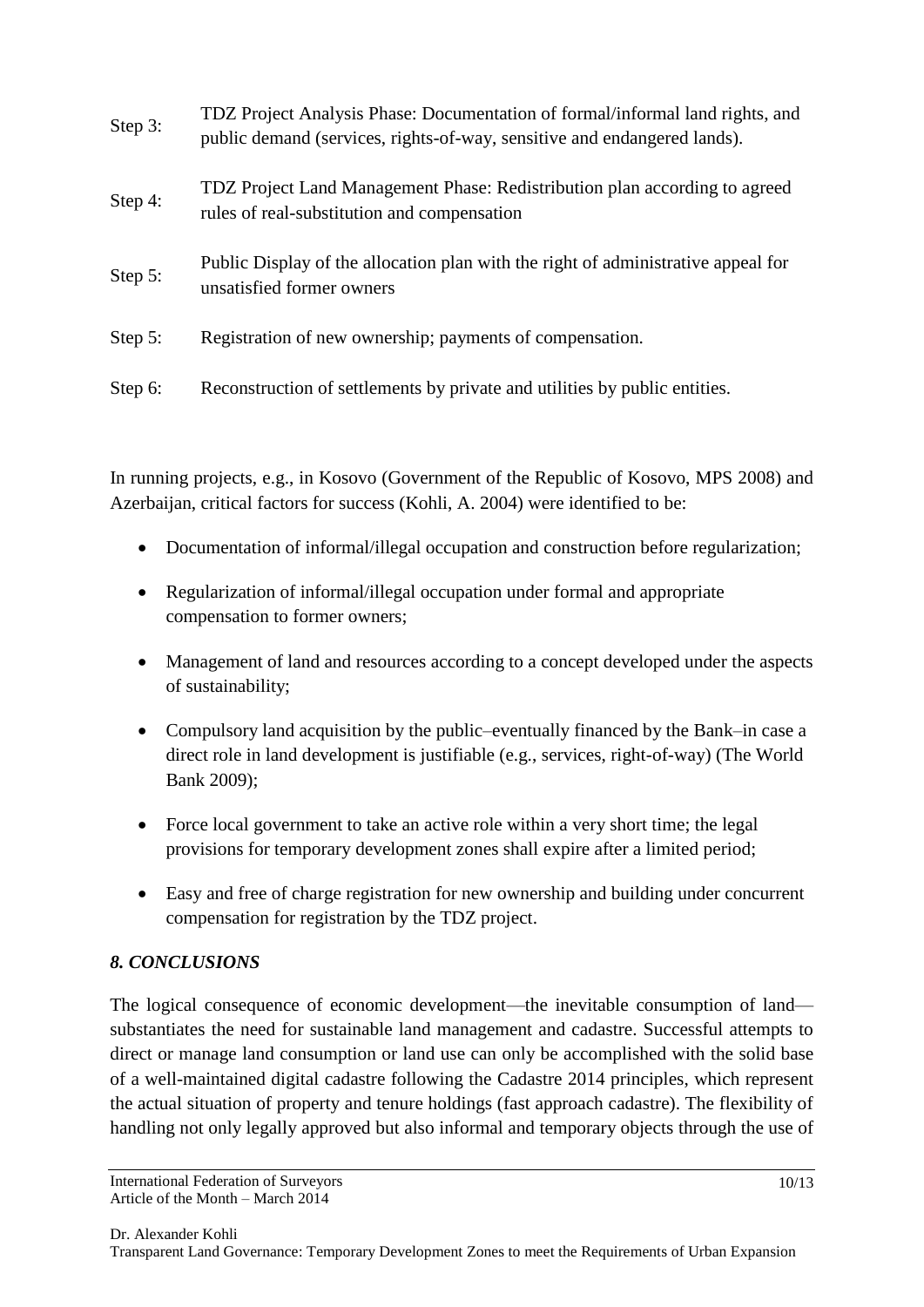the independent layer technology leads to an easy adjustment of documentation systems to meet the needs for the resolution of land problems. The sustainable resolution in terms of SLM for squatter and occupation problems asks for joint approaches of land consolidation and urban planning under special right. The instrument of 'TEMPORARY DEVELOPMENT ZONES' is based on a rule set adapted to the development task under Governmental Decree overruling the relevant land related laws. This enables a combined implementation of regularization of informal/illegal property situations and considerable improvements of services as well as sound legal protection of housing. However, the approach presented can only work if the Governmental Decree is put in force before project implementation will happen and the government allocates substantial funds for compensation.

#### *REFERENCES*

Andersson, B., Meha, M. 2003, Land Administration in Kosovo – Practice in Cooperation and Coordination, UN/ECE-WPLA and FIG Com3 & Com7 Workshop on Spatial Infor-mation Management (SIM) for Sustainable Real Estate Market 2003, Athens, Greece.

Augustinus, C., Lewis, D., Leckie, S. 2007, A Post-Conflict Land Administration and Peace-Building Handbook, Series 1, UN-HABITAT, http://www.unhabitat.org/pmss/get ElectronicVersion.aspx?nr=2443&alt=1

Government of the Republic of Kosovo, Ministry of Public Services 2008, Summary of Findings of the KCA Functional Review, Functional Review and Institutional Design of Ministries (FRIDOM) Project, Pristina, Kosovo.

Kaufmann, J., Steudler, D. with Working Group 7.1 FIG Commission 7 1998, Cadastre 2014, A Vision for A Future Cadastral System, FIG Booklet, http://www.swisstopo.ch/figwg71/cad2014.htm.

Kohli, A. 1999, Measures to Prevent Scouring of Structures in Floodplains, Wasser & Boden, 51/3, 40-45 (in German).

Kohli, A. 2004, Reconstruction of a GIS-Cadastre in a developing Country, GeoSpatial World 2004 Congress, INTERGRAPH, Miami Beach, Florida, USA.

Kohli, A., Hager, W.H. 2001, Building Scour in Floodplains, Proceedings of the Institution of Civil Engineers: Water and Maritime Engineering 148, Issue 2, 61-80.

Lemmen, Chr. 2010, The Social Tenure Domain Model – A Pro-Poor Land Tool, FIG – GLTN – UN-HABITAT, International Federation of Surveyors (FIG) Copenhagen, Denmark.

Prud'homme, R., Dupuy, G. and Boret, D. 2004, The New Constraints of Urban Development, Institut Veolia Environnement, Report n°1, Paris, France.

International Federation of Surveyors Article of the Month – March 2014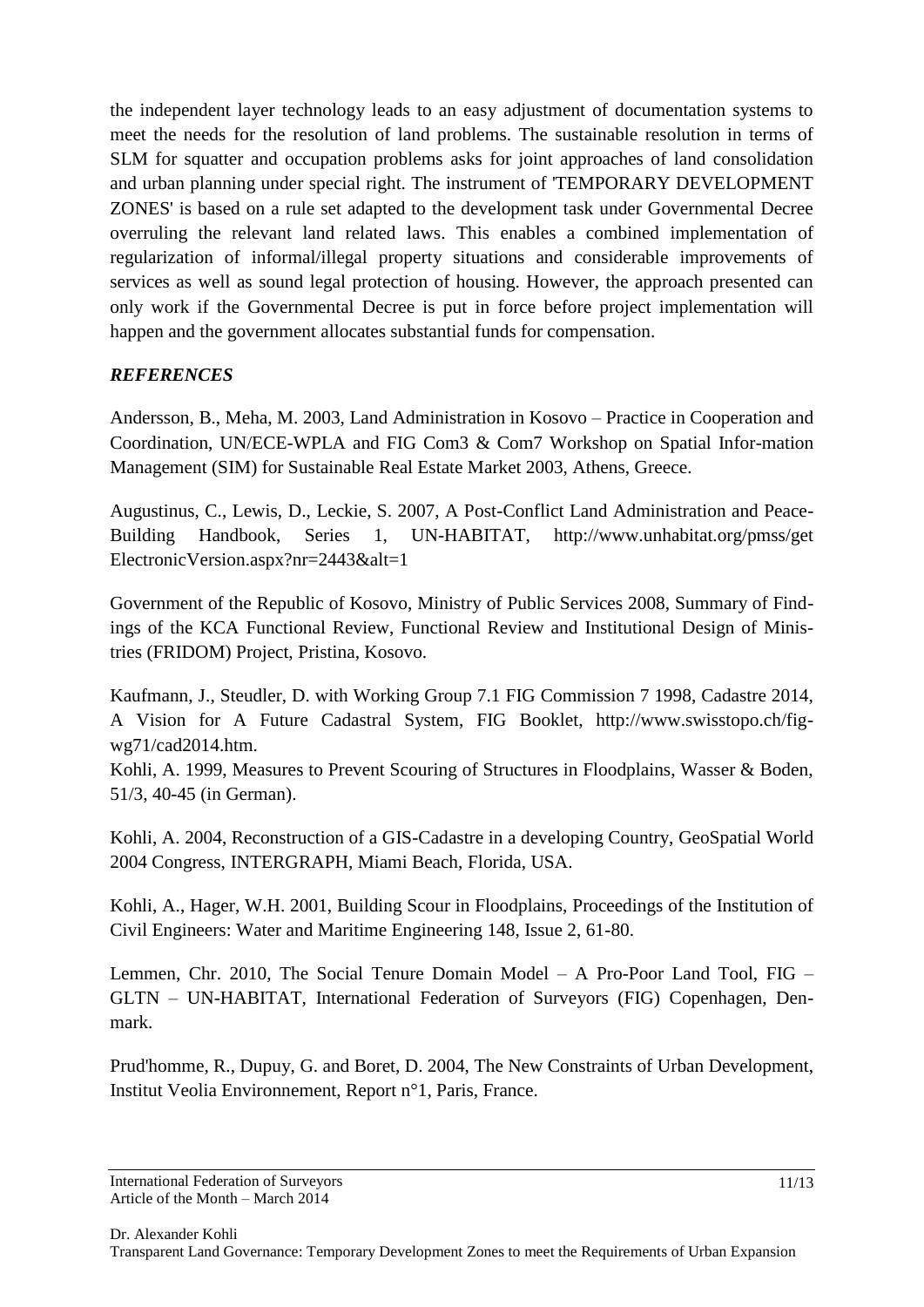The World Bank 2006, Sustainable Land Management - Challenges, Opportunities, and Trade-offs, Washington, USA

The World Bank 2009, Systems of Cities, Harnessing urbanization for growth and poverty alleviation - The World Bank Urban and Local Government Strategy, Washington, USA

UN Committee on Economic, Social and Cultural Rights (UNCESCR) 2008, Property Return and Restitution: Kosovo, [http://www2.ohchr.org/english/bodies/cescr/docs/info](http://www2.ohchr.org/english/bodies/cescr/docs/info-ngos/COHREUNMIK.pdf)[ngos/COHREUNMIK.pdf](http://www2.ohchr.org/english/bodies/cescr/docs/info-ngos/COHREUNMIK.pdf)

UNECE-Committee on Housing and Land Management 2007, Land Administration Review: Azerbaijan, Programme of Work 2008-2009, Geneva, Switzerland.

UNEP 2005, Millennium Ecosystem Assessment, Ecosystems and Human Well-being: General Synthesis Report,<http://www.unep.org/maweb/en/synthesis.aspx>

UN-HABITAT 2010, Strategic Citywide Spatial Planning: A situational analysis of metropolitan Port-au-Prince, Haiti, Summary Report, Nairobi, Kenya.